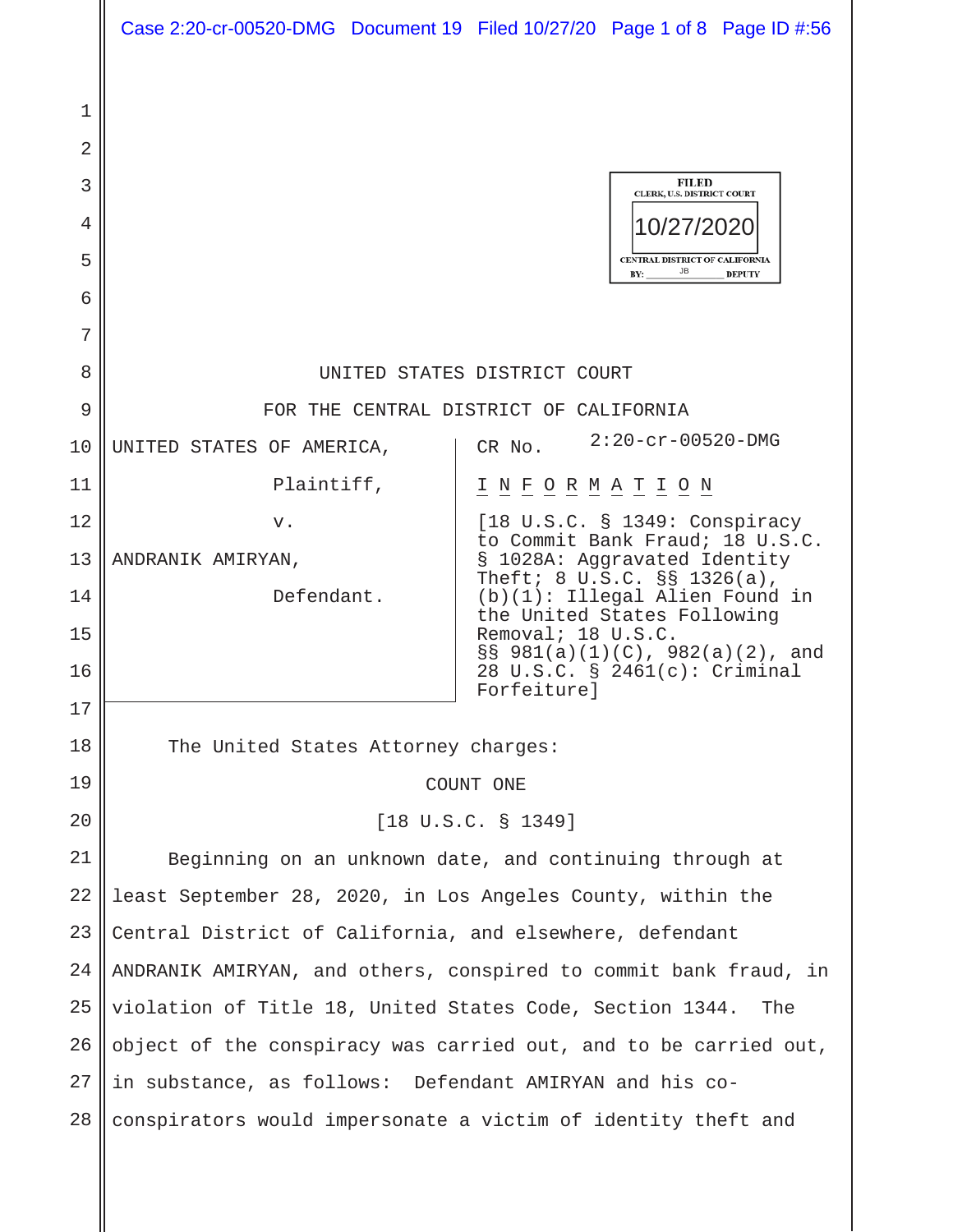open bank accounts in the victim's name. Defendant AMIRYAN and his co-conspirators would use a shell company to apply for CARES Act relief funds, falsely stating that the shell company had a monthly payroll over \$500,000, and attaching forged tax forms as support. Defendant AMIRYAN and his co-conspirators would rapidly withdraw the CARES Act funds by writing checks to coconspirators and to additional shell companies for which defendant had obtained bank accounts. Defendant AMIRYAN would also use his bank accounts to accept fraudulently obtained CARES Act relief funds from shell companies controlled by his coconspirators. As a result of this fraud, defendant AMIRYAN and his co-conspirators obtained from federally-insured financial institutions over \$1 million by making false statements to the banks.

- 
-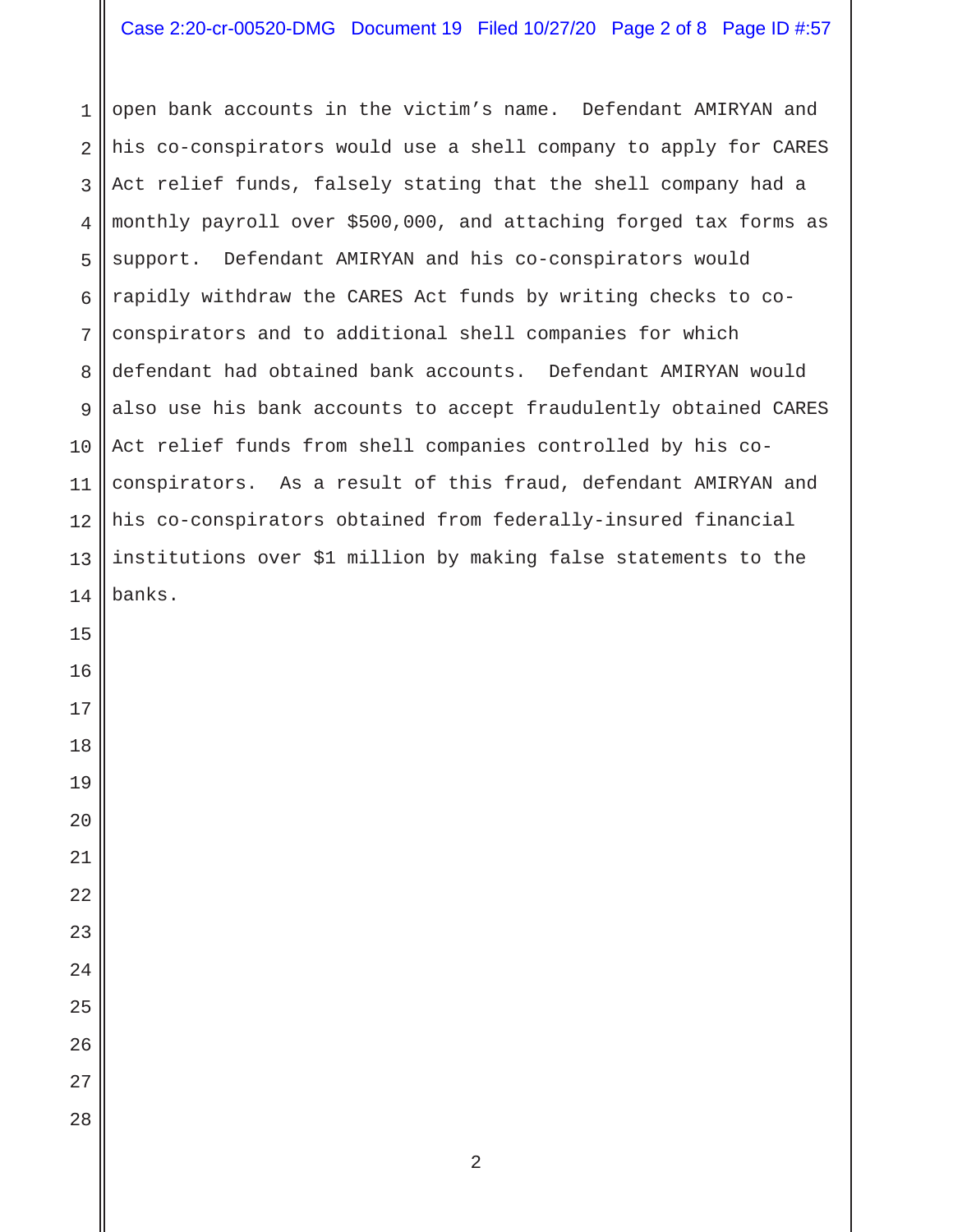## COUNT TWO

## [18 U.S.C. § 1028A]

 Beginning on an unknown date, and continuing through at least September 28, 2020, in Los Angeles County, within the Central District of California, and elsewhere, defendant ANDRANIK AMIRYAN knowingly transferred, possessed, and used, without lawful authority, a means of identification of another person, including the name of victim P.K. on or about June 12, 2020, during and in relation to a felony violation of Title 18, United States Code, Section 1349, Conspiracy to Commit Bank Fraud, as charged in Count Two, knowing that the means of identification belonged to another actual person.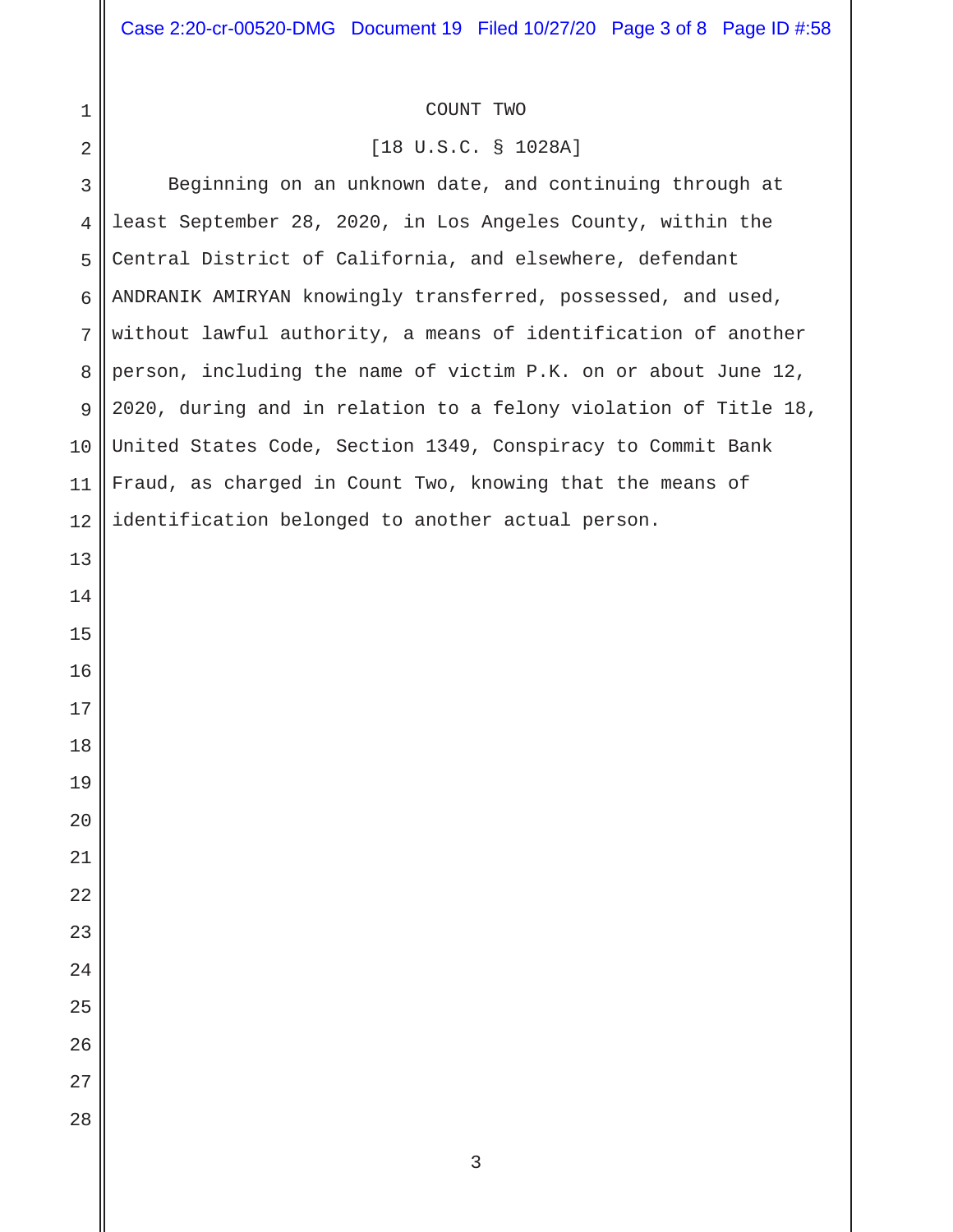## COUNT THREE

1

2

[8 U.S.C. §§ 1326(a), (b)(1)]

3 4 5 6 7 8 9 10 11 12 On or about February 28, 2017, defendant ANDRANIK AMIRYAN, an alien, who had been officially deported and removed from the United States on or about April 16, 2008, and January 20, 2011, was found in Los Angeles County, within the Central District of California, after knowingly and voluntarily re-entering and remaining in the United States without having obtained permission from the Attorney General or his designated successor, the Secretary for Homeland Security, to reapply for admission to the United States following deportation and removal.

13 14 15 16 17 18 19 20 21 22 23 24 25 26 27 28 At least one of defendant AMIRYAN'S previously alleged removals from the United States occurred subsequent to defendant AMIRYAN'S conviction for at least one of the following felonies: Burglary, in violation of California Penal Code Section 459, and Get Credit/Goods in Another's Identity, in violation of California Penal Code Section 530.5, on or about January 30, 2007, in the Superior Court of the State of California, County of Los Angeles, Case Number GA057187-02, for which defendant AMIRYAN was sentenced to two years in prison; Grand Theft, in violation of California Penal Code Section 487, and False Personation Of Another, in violation of California Penal Code Section 529, on or about January 30, 2007, in the Superior Court of the State of California, County of Los Angeles, Case Number GA064704-01, for which defendant AMIRYAN was sentenced to three years in prison; and Illegal Alien Found After Removal and Conviction, in violation of Title 8, United States Code, Section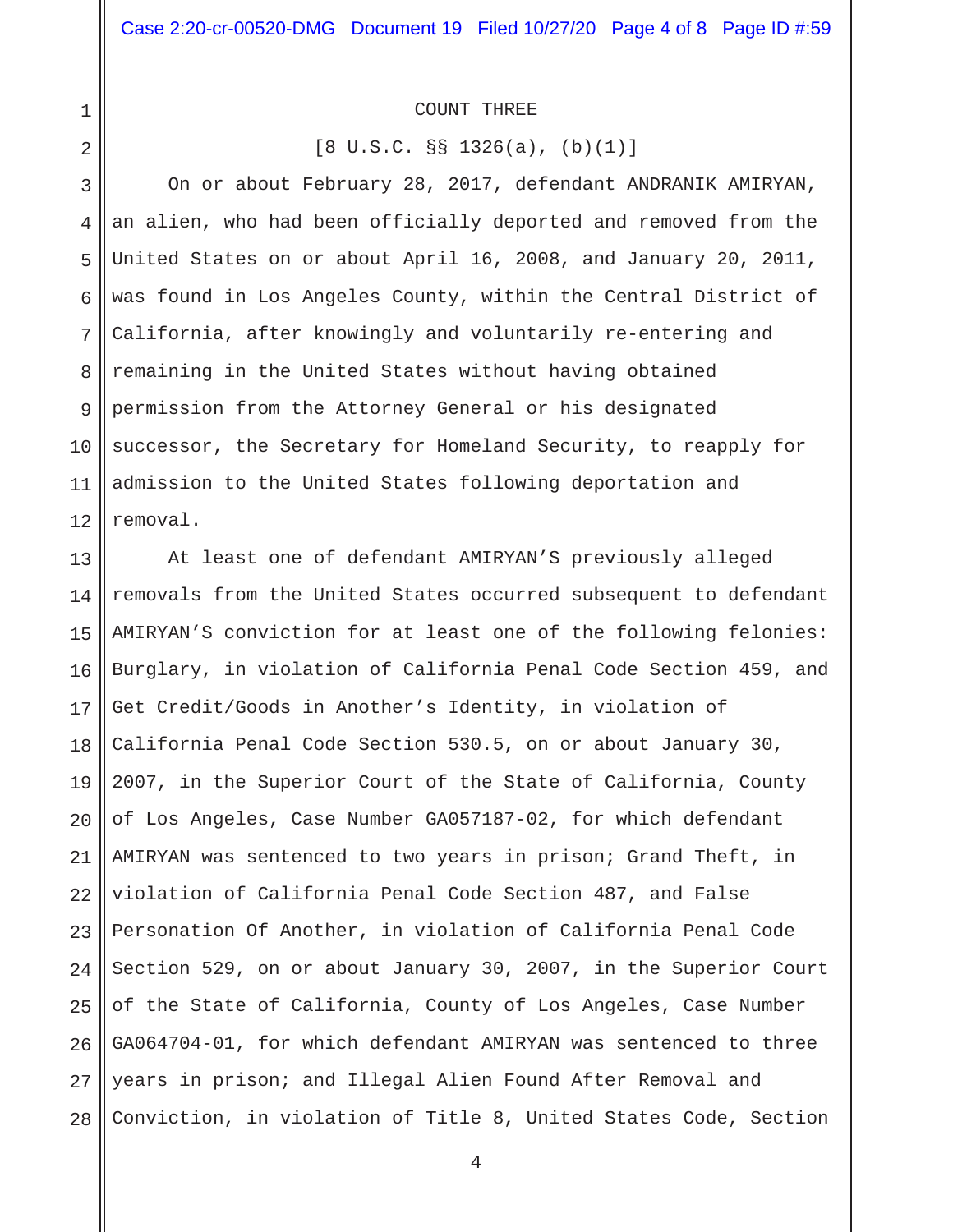## Case 2:20-cr-00520-DMG Document 19 Filed 10/27/20 Page 5 of 8 Page ID #:60

 1326, in the United States District Court for the Northern District of New York, for which defendant AMIRYAN was sentenced to 14 months in prison.

| 2              |  |
|----------------|--|
| 3              |  |
| $\overline{4}$ |  |
| 5              |  |
| $\epsilon$     |  |
| 7              |  |
| 8              |  |
| 9              |  |
| 10             |  |
| 11             |  |
| 12             |  |
| 13             |  |
| 14             |  |
| 15             |  |
| 16             |  |
| 17             |  |
| 18             |  |
| 19             |  |
| 20             |  |
| 21             |  |
| 22             |  |
| 2<br>3         |  |
| 24             |  |
| 25             |  |
| 26             |  |
| 27             |  |
| 28             |  |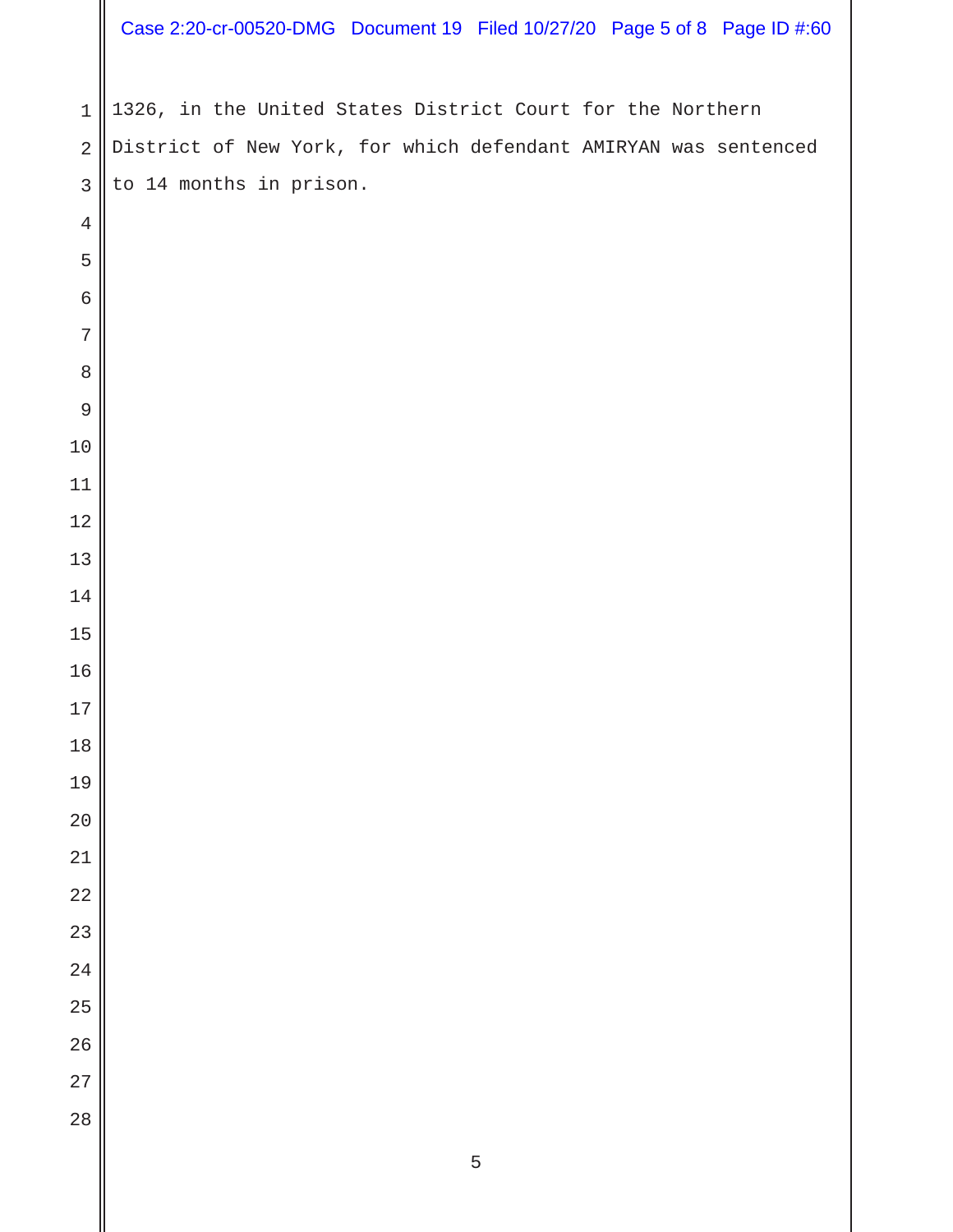FORFEITURE ALLEGATION

[18 U.S.C. § 981(a)(1)(C), 28 U.S.C. § 2461(c) and 18 U.S.C. § 982(a)(2)]

4 5 6 7 8 9 10 11 1. Pursuant to Rule 32.2 of the Federal Rules of Criminal Procedure, notice is hereby given to defendant ANDRANIK AMIRYAN ("Defendant"), that the United States will seek forfeiture as part of any sentence in accordance with Title 18, United States Code, Section 981(a)(1)(C), Title 28, United States Code, Section 2461(c), and Title 18, United States Code, Section 982(a)(2), in the event of defendant's conviction under Count One or Two of this Information.

12 13 2. Defendant shall forfeit to the United States the following property:

14 15 16 17 18 a. All right, title and interest in any and all property, real or personal, constituting, or derived from, any proceeds obtained, directly or indirectly, as a result of any offense set forth in Count One or Two of this Information including, without limitation:

19 20 21 i. approximately \$11,800 in U.S. Currency seized on or about September 28, 2020 during the execution of a search warrant at a Sunland, California residence;

22 23 24 25 ii. the approximately \$201,647.81 in Bank of America business checking account 325137091308, held in the name of ACBA TECHNOLOGIES LLC, with signature authority in the name of Petro Kolot;

26 27 iii. the approximately \$60,656.79 in Bank of America business checking account 325108706596, held in the name

28

1

2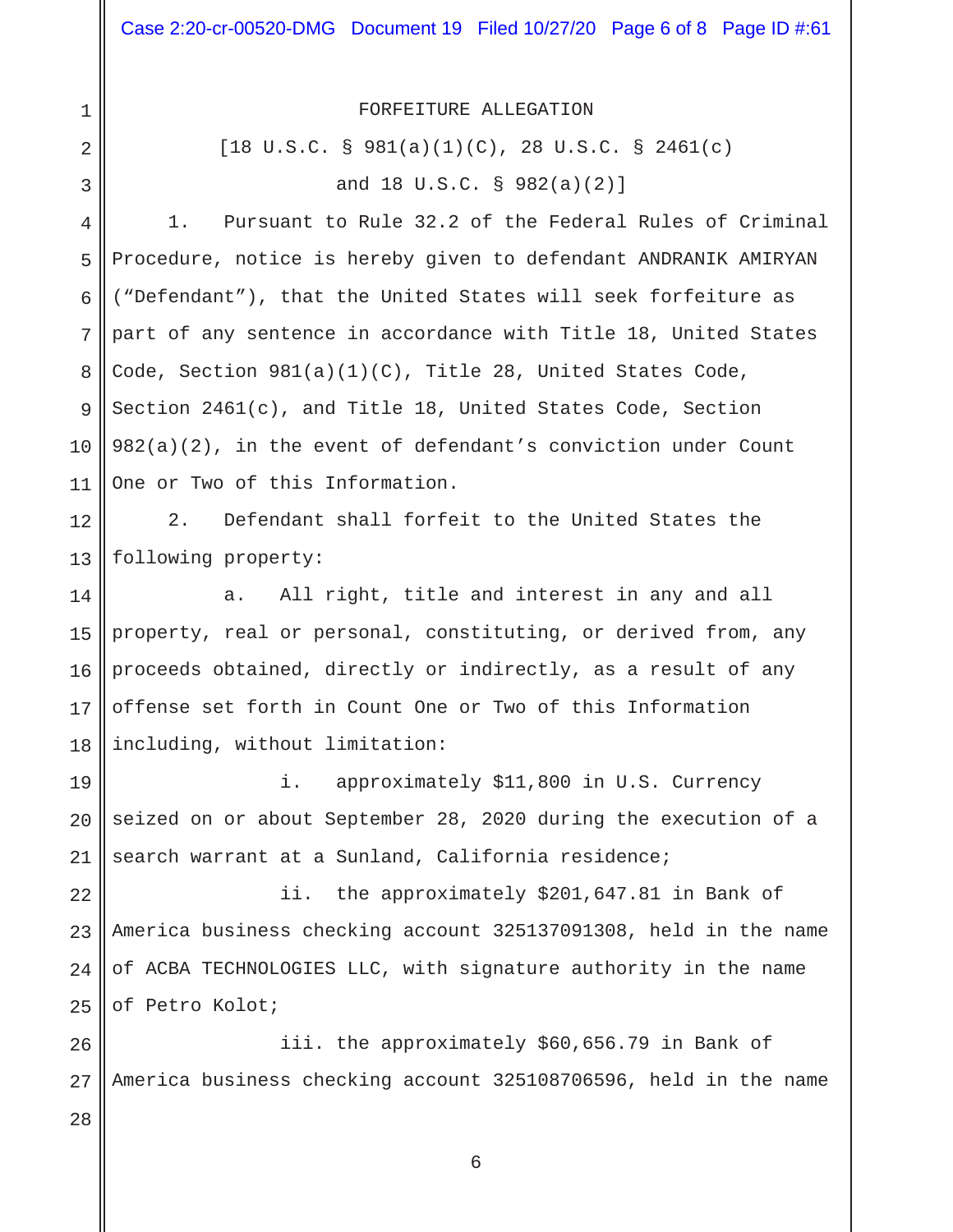Case 2:20-cr-00520-DMG Document 19 Filed 10/27/20 Page 7 of 8 Page ID #:62

 of MAGIC FINISHING, with signature authority in the name of defendant ANDRANIK AMIRYAN;

 iv. the approximately \$1.60 in Bank of America business checking account 325108706606, held in the name of HETCHY JUNCTION, INC., with signature authority in the name of defendant ANDRANIK AMIRYAN; and

 b. A sum of money equal to the total value of the property described in subparagraph a above.

 3. Pursuant to Title 21, United States Code, Section 853(p), as incorporated by Title 18, United States Code, Section 982(b), and Title 28, United States Code, Section 2461(c), defendant shall forfeit substitute property, up to the value of the property described in the preceding paragraph if, as the result of any act or omission of defendant, the property described in the preceding paragraph or any portion thereof (a) cannot be located upon the exercise of due diligence; (b) has

///